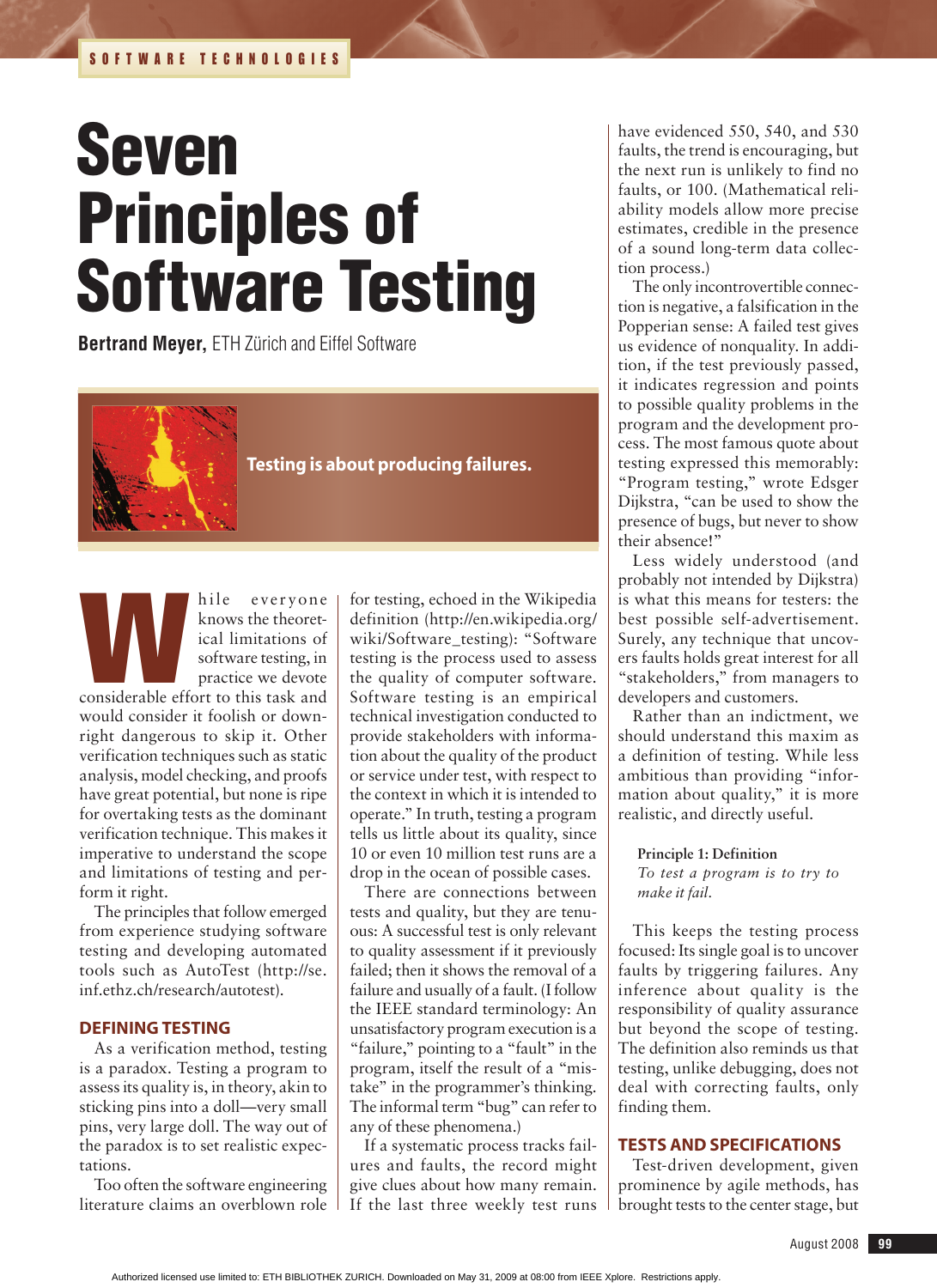sometimes with the seeming implication that tests can be a substitute for specifications. They cannot. Tests, even a million of them, are instances; they miss the abstraction that only a specification can provide.

# **Principle 2: Tests versus specs** *Tests are no substitute for specifications.*

The danger of believing that a test suite can serve as specification is evidenced by several software disasters that happened because no one had thought of some extreme case. Although specifications can miss cases too, at least they imply an effort at generalization. In particular, specifications can serve to generate tests, even automatically (as in modeldriven testing); the reverse is not possible without human intervention.

# Regression testing

A characteristic of testing as practiced in software is the deplorable propensity of previously corrected faults to resuscitate. The hydra's old heads, thought to have been long cut off, pop back up. This phenomenon is known as regression and leads to regression testing: Checking that what has been corrected still works. A consequence is that once you have uncovered a fault it must remain part of your life forever.

# **Principle 3: Regression testing**

*Any failed execution must yield a test case, to remain a permanent part of the project's test suite.*

This principle covers all failures occurring during development and testing. It suggests tools for turning a failed execution into a reproducible test case, as have recently emerged: Contract-Driven Development (CDD), ReCrash, JCrasher.

#### **ORACLES**

A test run is only useful if you can unambiguously determine whether it passed. The criterion is called a *test oracle*. If you have a few dozen or perhaps a few hundred tests, you might afford to examine the results individually, but this does not scale up. The task cries for automation.

**Principle 4: Applying oracles** *Determining success or failure of tests must be an automatic process.*

This statement of the principle leaves open the *form* of oracles. Often, oracles are specified separately. In research such as ours, they are built in, as the target software already includes contracts that the tests use as oracles.

# Random testing often outperforms supposedly smart ideas.

#### **Principle 4 (variant): Contracts as oracles**

*Oracles should be part of the program text, as contracts. Determining test success or failure should be an automatic process consisting of monitoring contract satisfaction during execution.*

This principle subsumes the previous one but is presented as a variant so that people who do not use contracts can retain the weaker form.

# Manual and automatic test cases

Many test cases are *manual*: Testers think up interesting execution scenarios and devise tests accordingly. To this category we may add cases derived—according to principle 3—from the failure of an execution not initially intended as a test run. It is becoming increasingly realistic to complement these two categories by *automatic* test cases, derived from the specification through an automatic test generator. A process restricted to manual tests underutilizes the power of modern computers.

The approaches are complementary.

**Principle 5: Manual and automatic test cases**

*An effective testing process must include both manually and automatically produced test cases.*

Manual tests are good at depth: They reflect developers' understanding of the problem domain and data structure. Automatic tests are good at breadth: They try many values, including extremes that humans might miss.

#### Testing strategies

We now move from testing practice to research investigating new techniques. Testing research is vulnerable to a risky thought process: You hit upon an idea that seemingly promises improvements and follow your intuition. Testing is tricky; not all clever ideas prove helpful when submitted to objective evaluation.

A typical example is random testing. Intuition suggests that any strategy using knowledge about the program must beat random input. Yet objective measures, such as the number of faults found, show that random testing often outperforms supposedly smart ideas. Richard Hamlet's review of random testing (*Encyclopedia of Software Engineering,* J.J. Marciniak, ed., Wiley, 1994, pp. 970-978) provides a fascinating confrontation of folk knowledge and scientific analysis.

There is no substitute for empirical assessment.

*Principle 6: Empirical assessment of testing strategies Evaluate any testing strategy, however attractive in principle, through objective assessment using explicit criteria in a reproducible testing process.*

I was impressed as a child by reading in *The Life of the Bee* (Fasquelle, 1901) by Maurice Maeterlinck (famous as the librettist of Debussy's